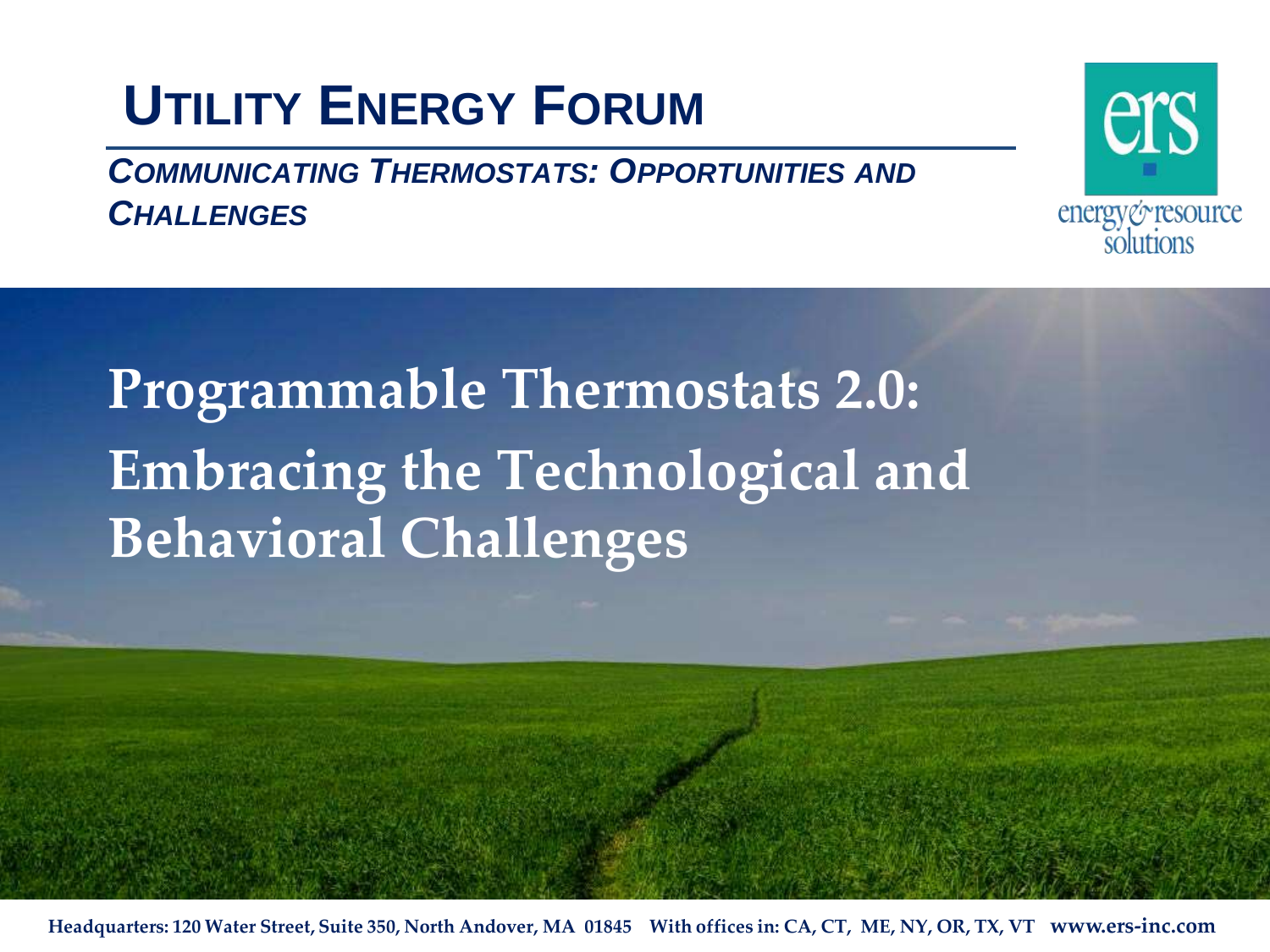



 Programmable thermostats 1.0 communicating Programmable thermostats 2.0 Why do we believe it is better? > How do we ensure real savings?

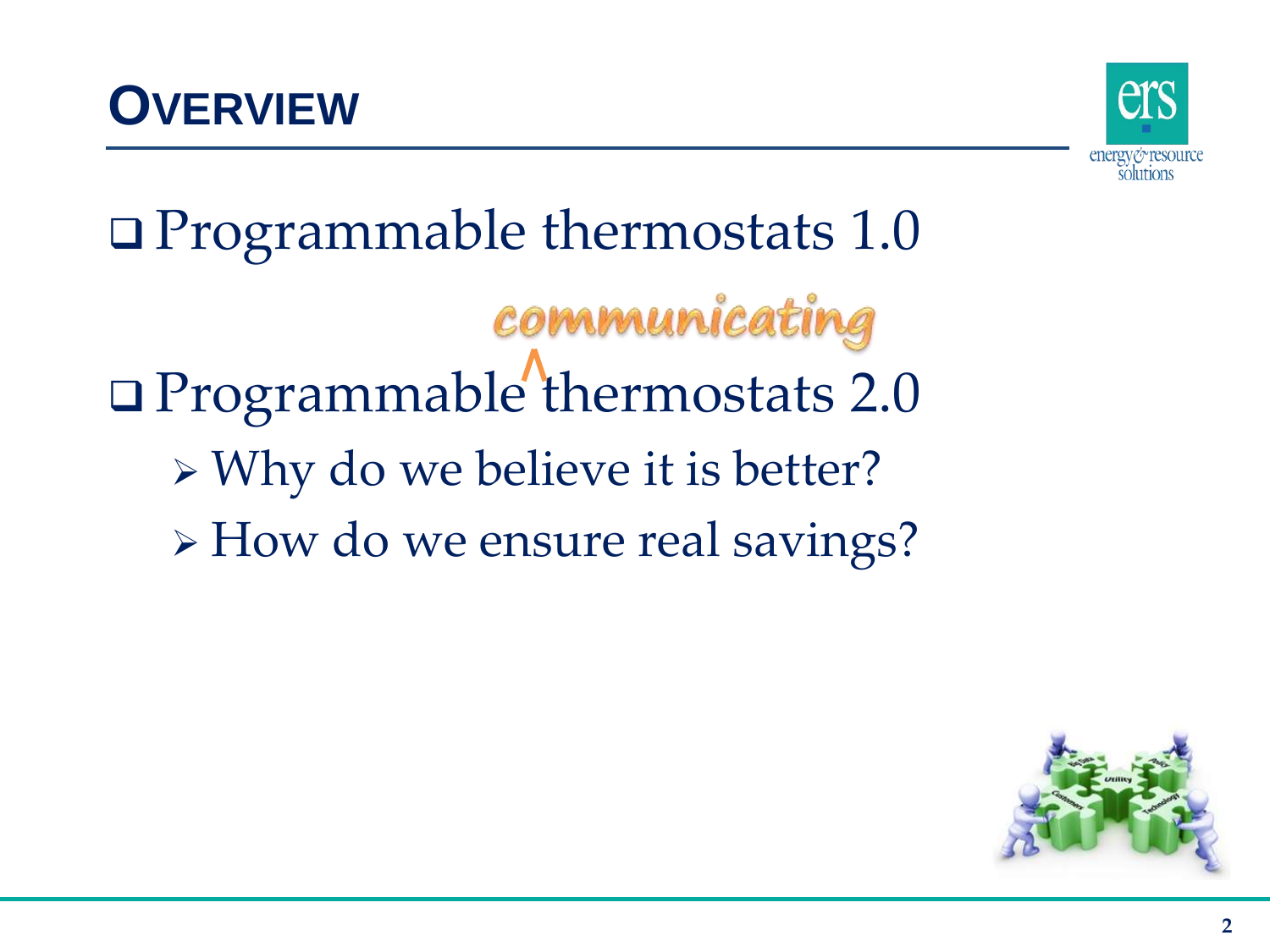

# **PROGRAMMABLE THERMOSTATS 1.0**

Rebate programs largely failed to produce savings

- Savings highly variable
- Disappointing number of instances of increased energy use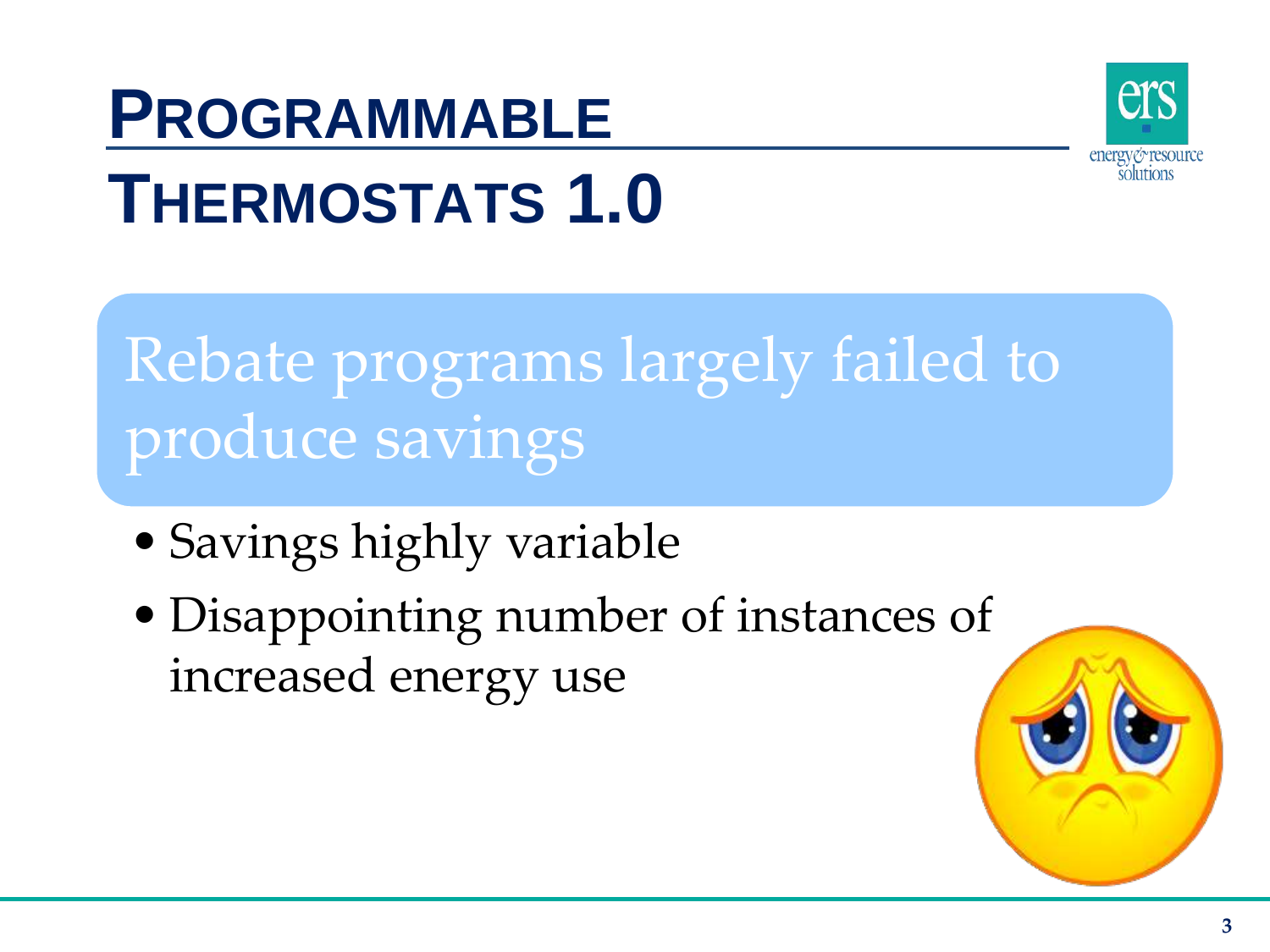# **WHY?**



•**Not installed**

- Left to customer to install
- •**Not used correctly**

What did the evaluators say?

•Easily programmable – if you are a rocket scientist



•Automation doesn't always trump conservation

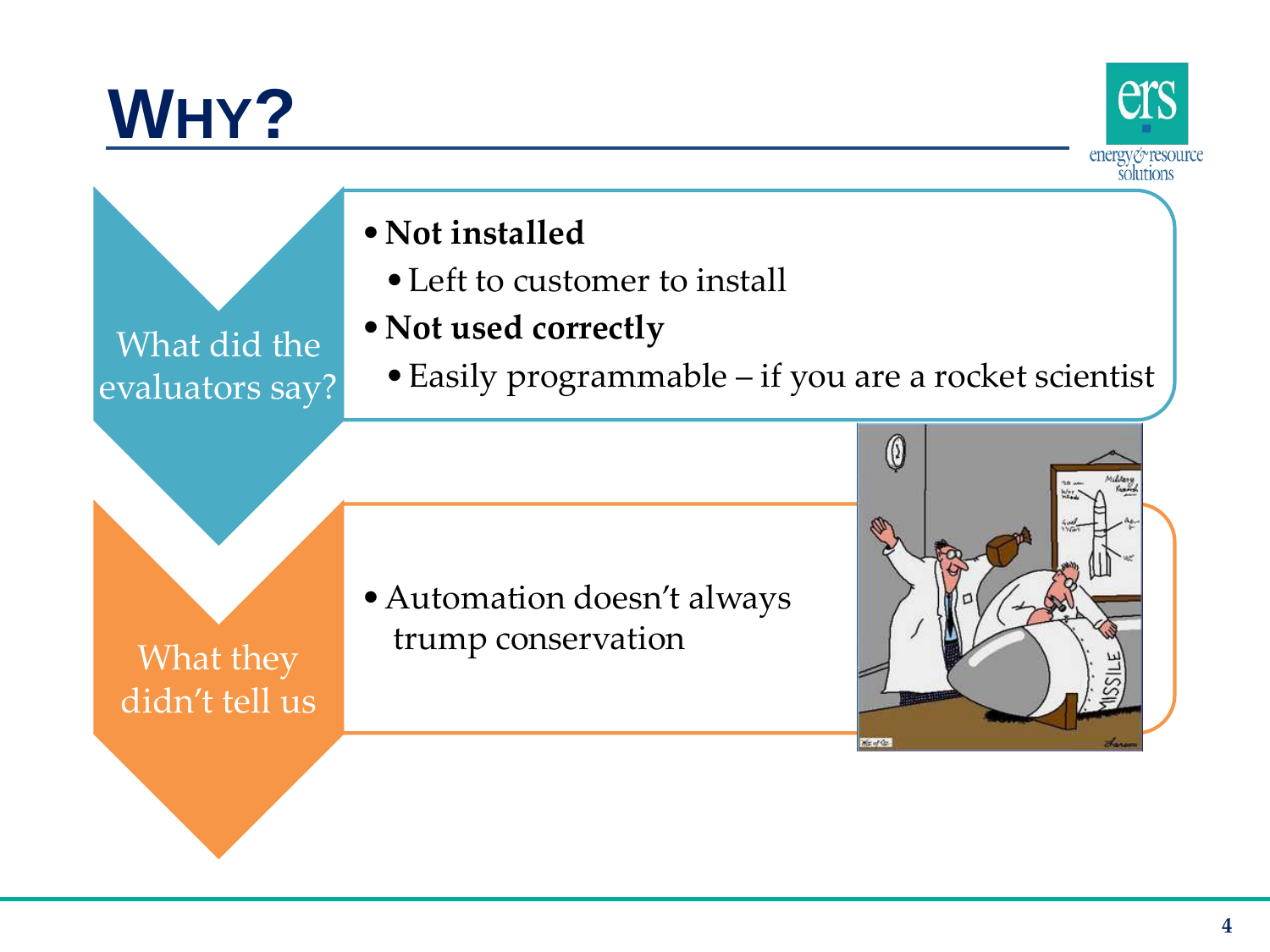# **WHY? I'LL TELL YOU WHY…**

 Wrong program design Widget-based program



 Ignored behavioral aspect Customer expectations Customer acceptance Customer reaction Customer satisfaction

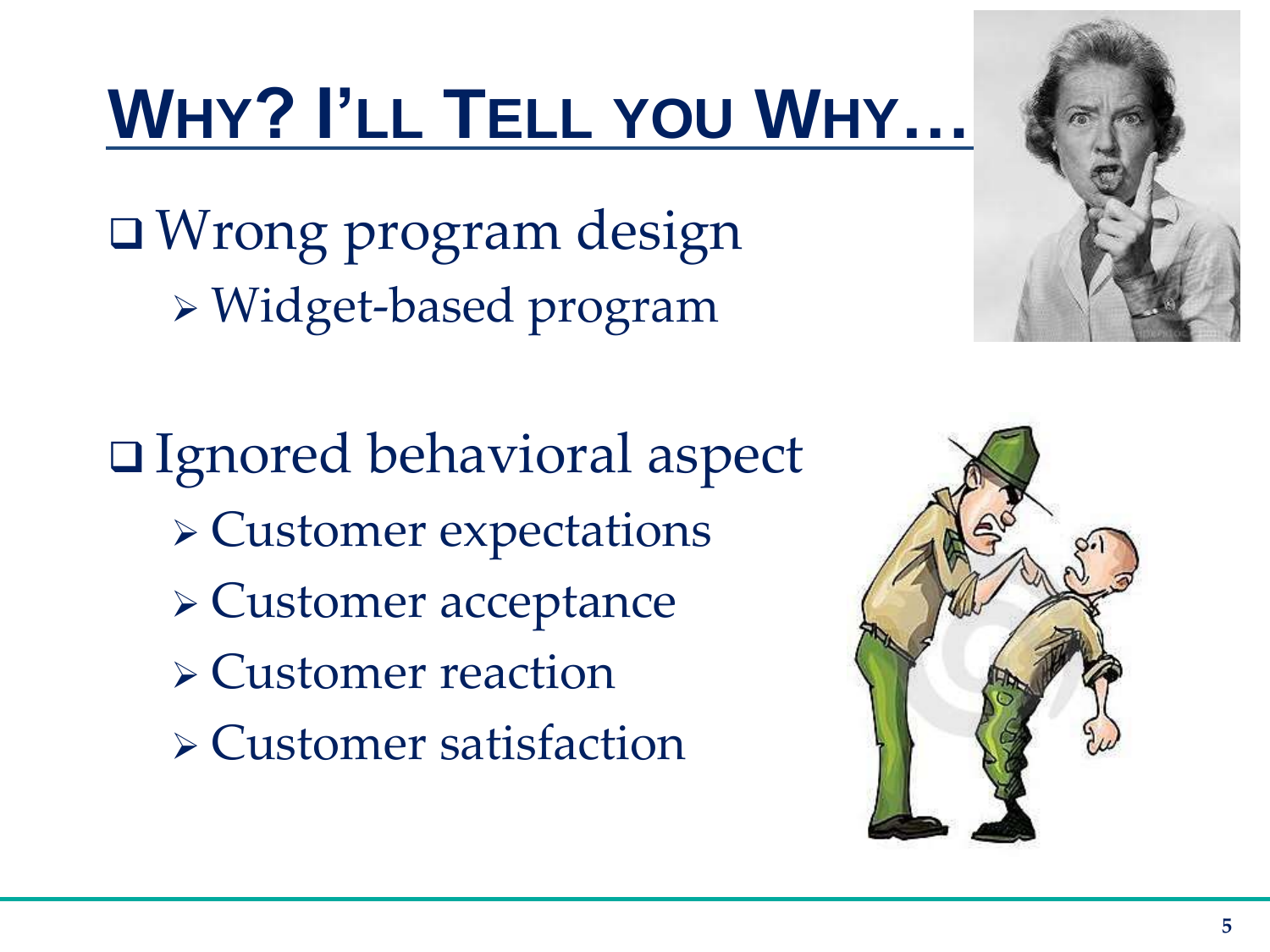# **WHY? I'LL TELL YOU WHY…**



□ All energy efficiency programs are technological/behavioral hybrids

**g**Occupant interaction with the thermostat is the primary driving factor for energy savings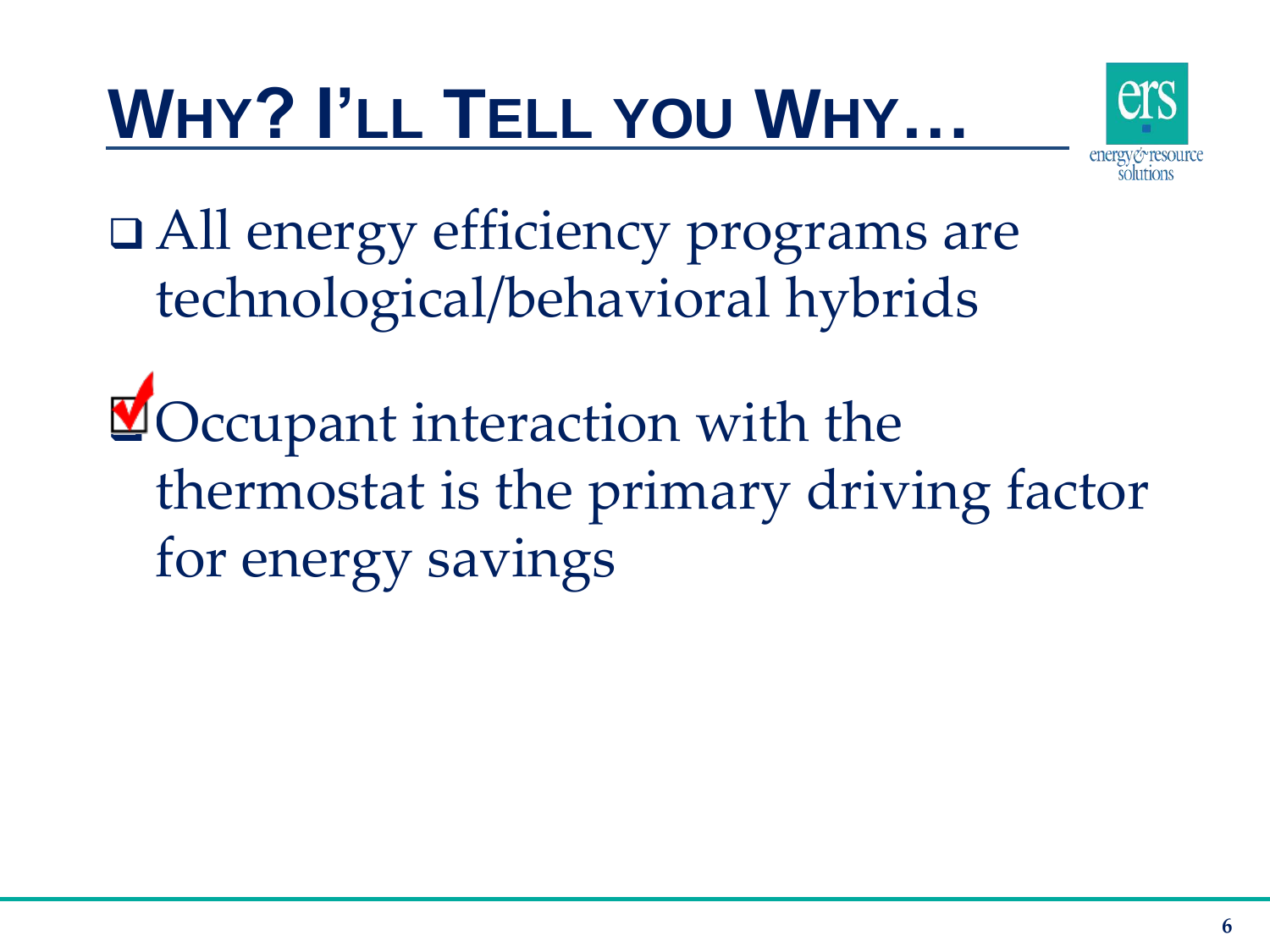## **COMMUNICATING THERMOSTATS**



## Thermostat 2.0

**O**Smart **Q**Communicating Web-enabled WiFi **Q**Connected iStat? Cloudstat?  $\Box$  The singularity Skynet-stat??

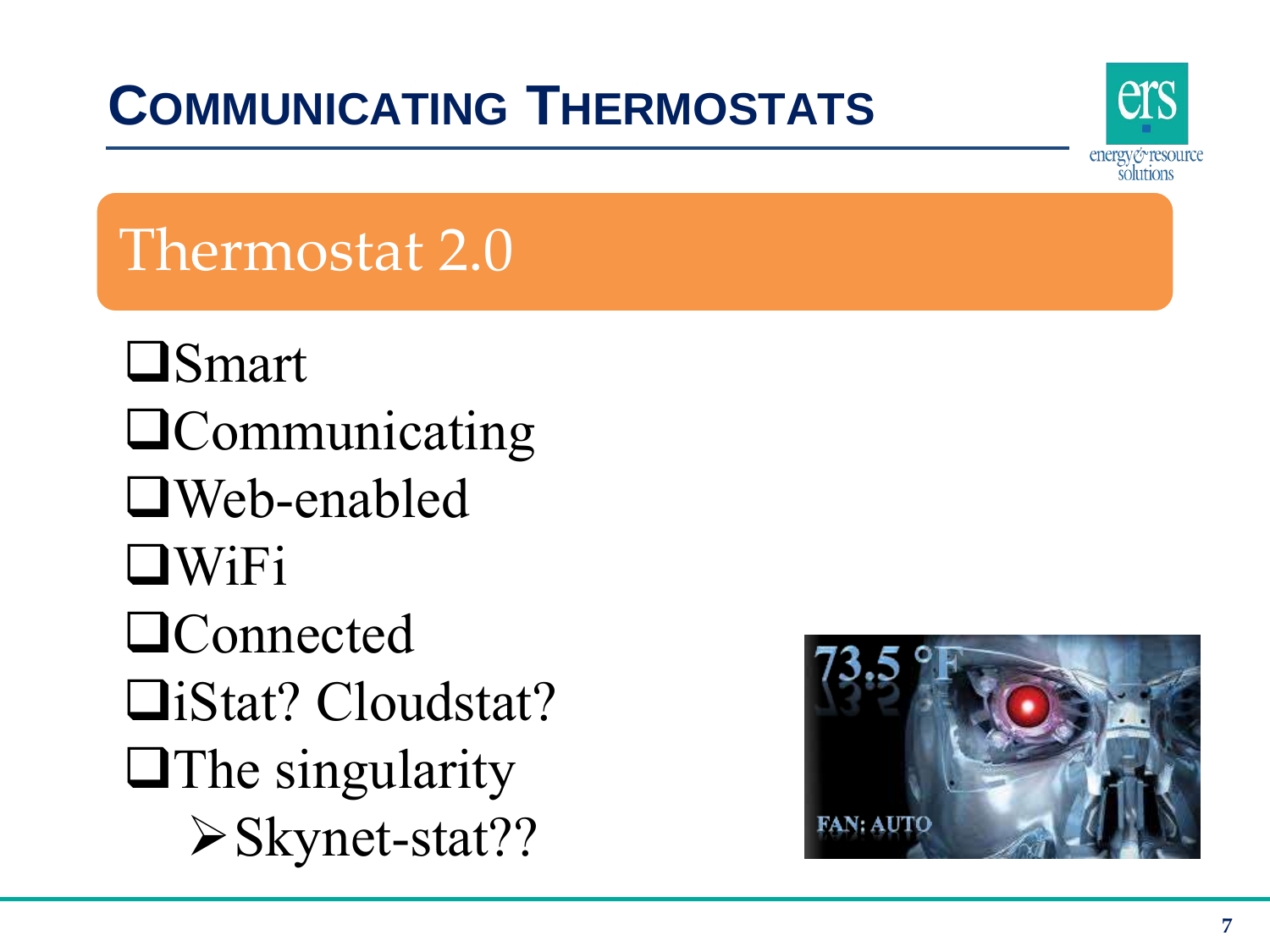### **WHY DO WE BELIEVE 2.0 IS BETTER?**



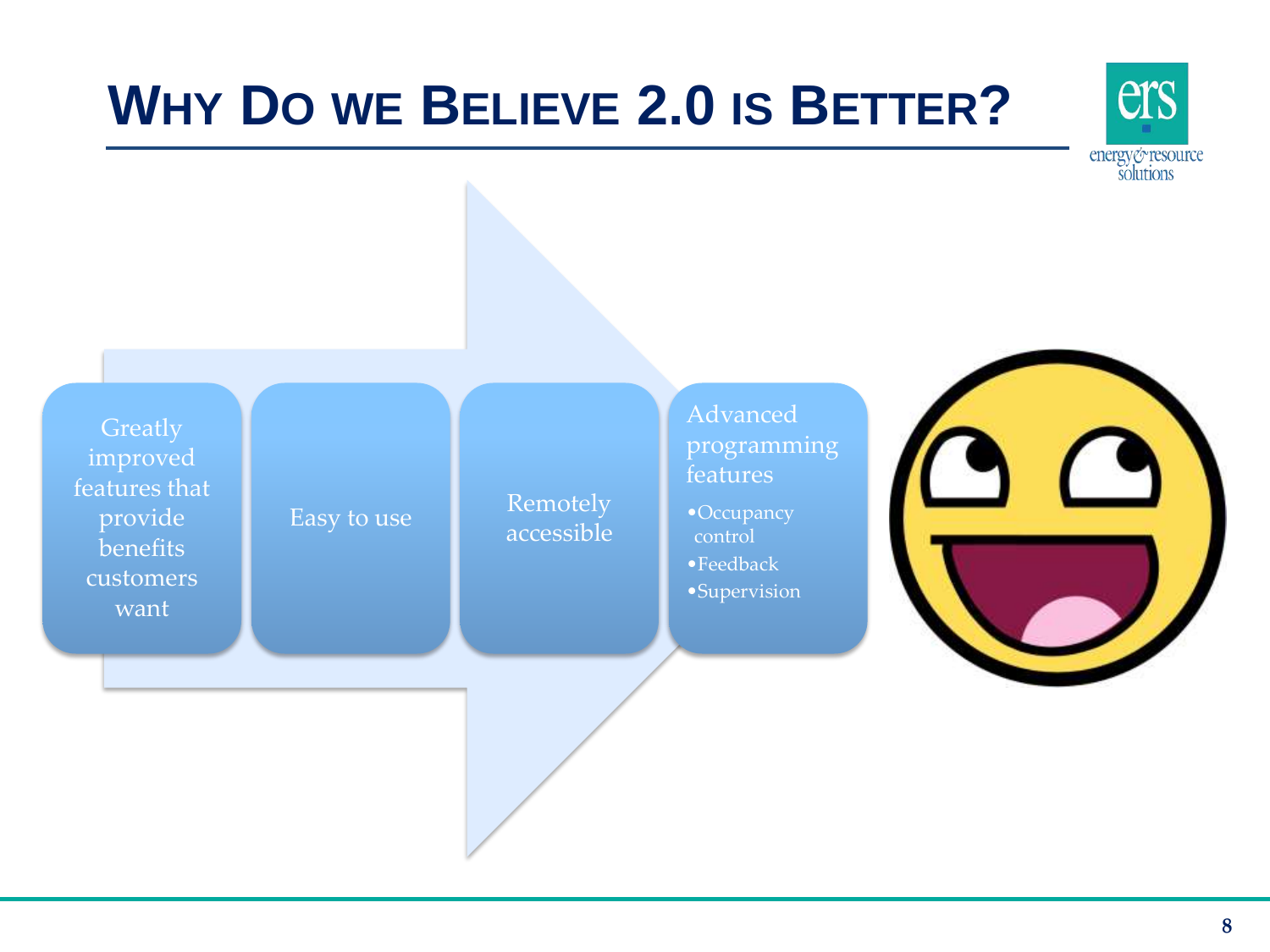## **WHY DO WE BELIEVE 2.0 IS BETTER?**



#### Commercial application

- •Savings potential is linked to remote accessibility, remote maintenance, alerting function, supervisory control
- •Enables easy seasonal maintenance of temperature control setpoints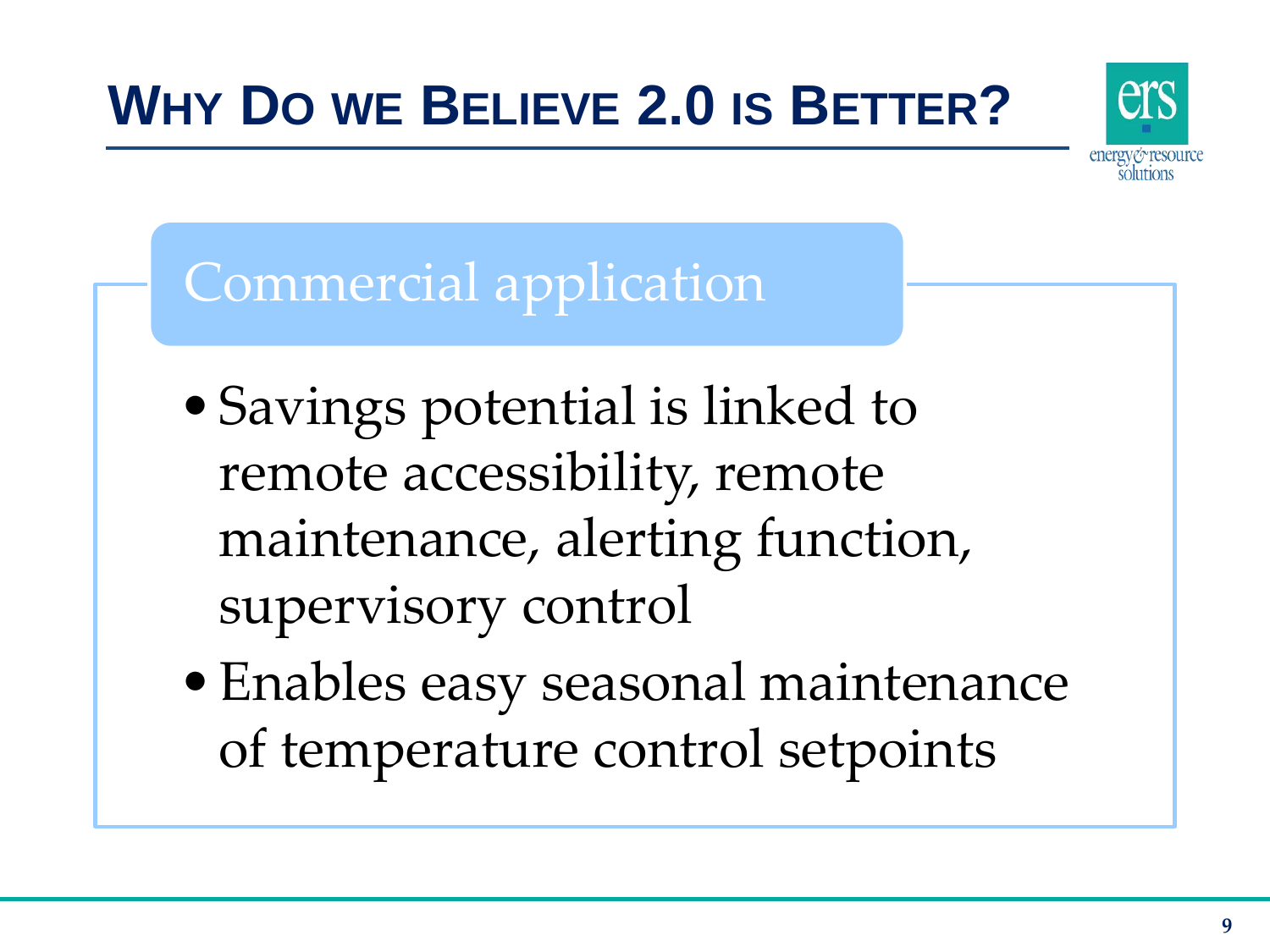

- **□ Savings are highly variable**
- □ Customer acceptance is higher
- Connectivity not everyone has it, not everyone uses or maintains it
- **□ Existing conditions matter**

**Is manual control the root of all evil? No, it is not.**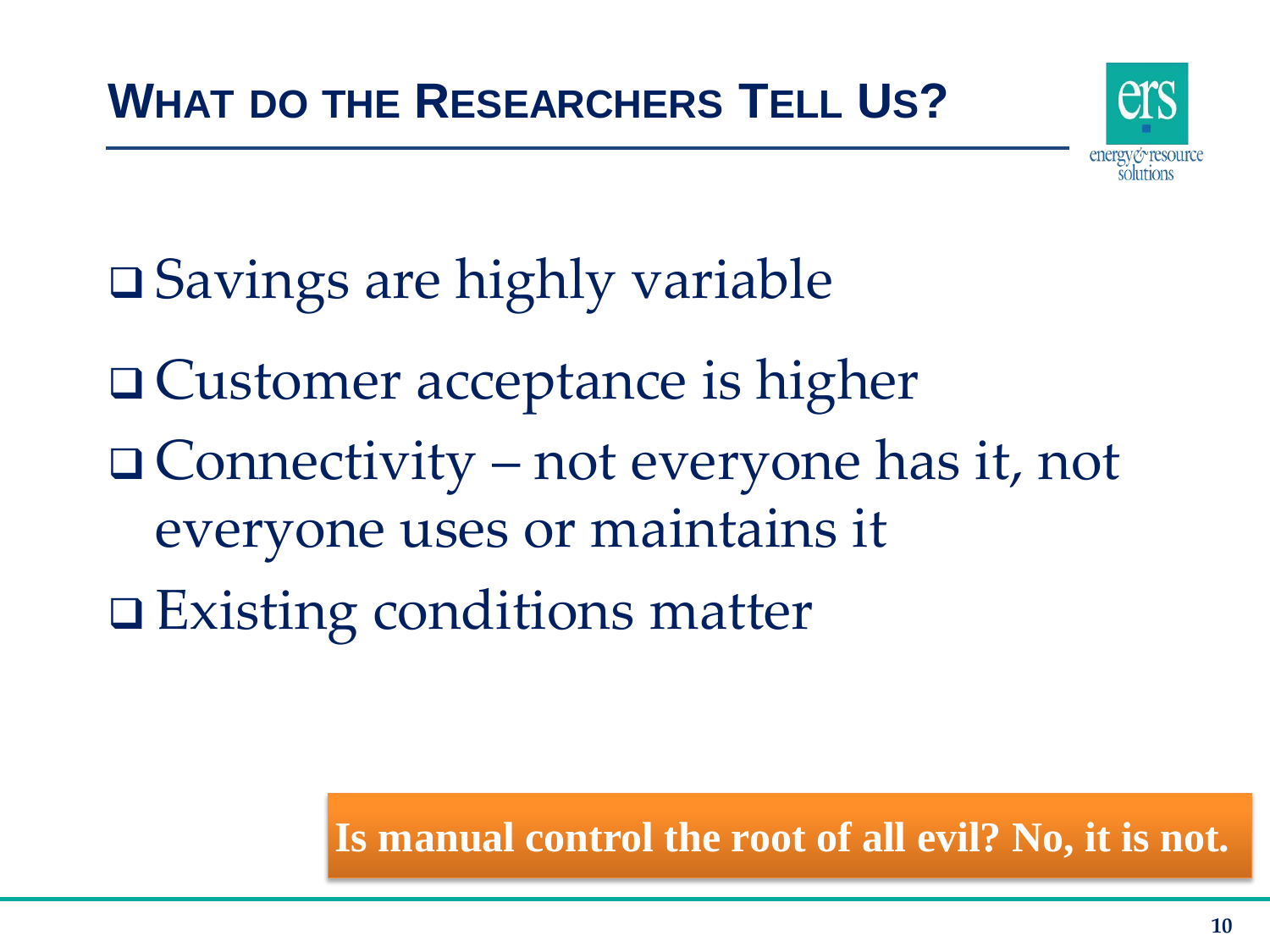

## Acknowledge

- > The customer experience will directly impact the savings potential and the ultimate success of the program
- **D** Plan accordingly
	- Program objective
	- Program control
	- $\triangleright$  Key performance indicators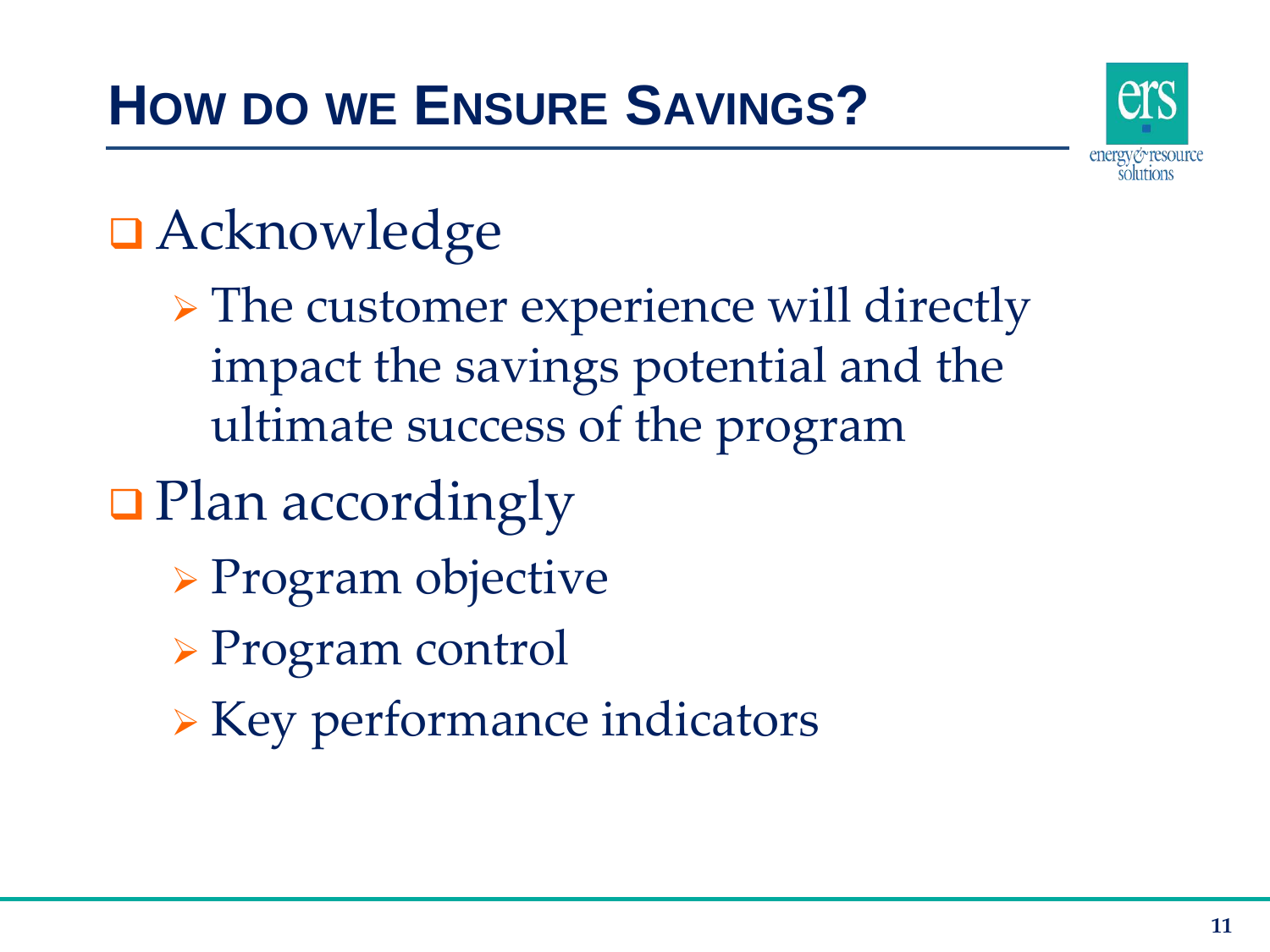

Assessment of existing conditions

- $\triangleright$  Existing thermostat (compatibility)
- Typical thermostat control
- Thermostat location
- HVAC system type, potential deficiencies Connectivity

*Allow you to provide the right message to the customer regarding expectations, satisfaction, energy savings*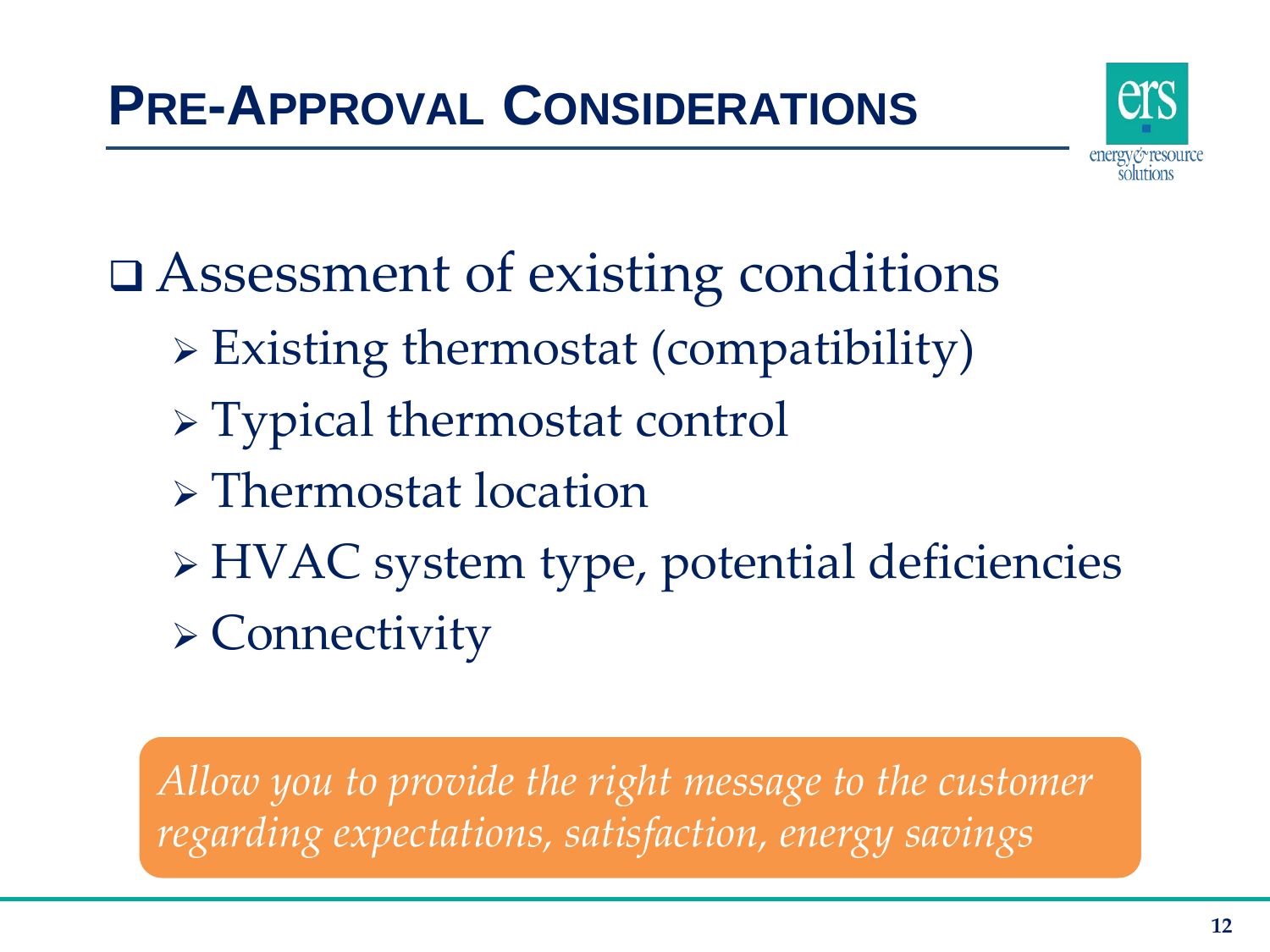

## QPL – qualified product list

- Not all thermostats are created equal
- •Utilize available QPLs
- •Heat pumps compatibility, electric heat control logic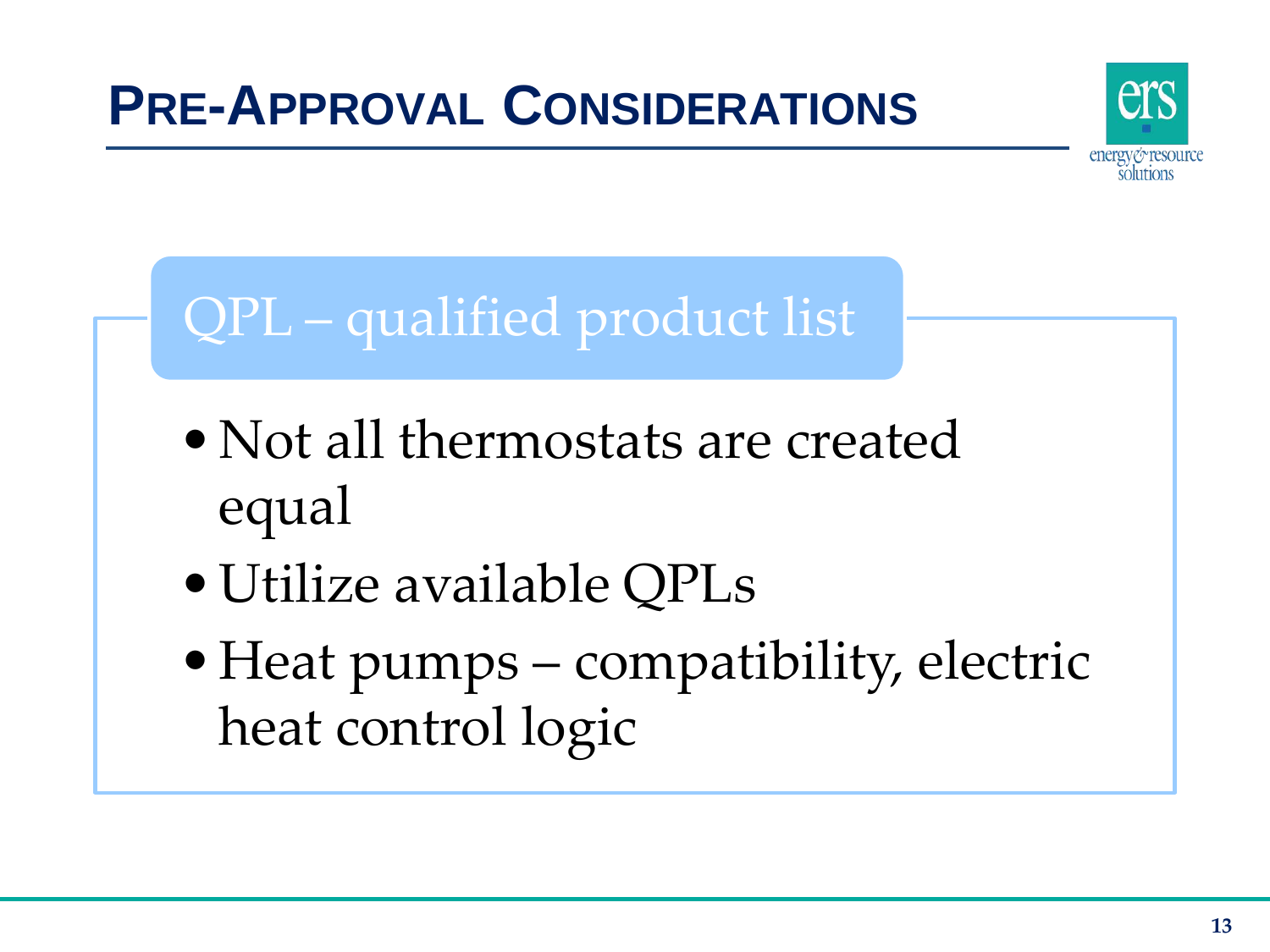#### **INSTALLATION CONSIDERATIONS**



Professional installation

Commissioned – programmed to enable savings

Commercial program – supervisory control, alerts

**Connectivity** 

Customer training/support plan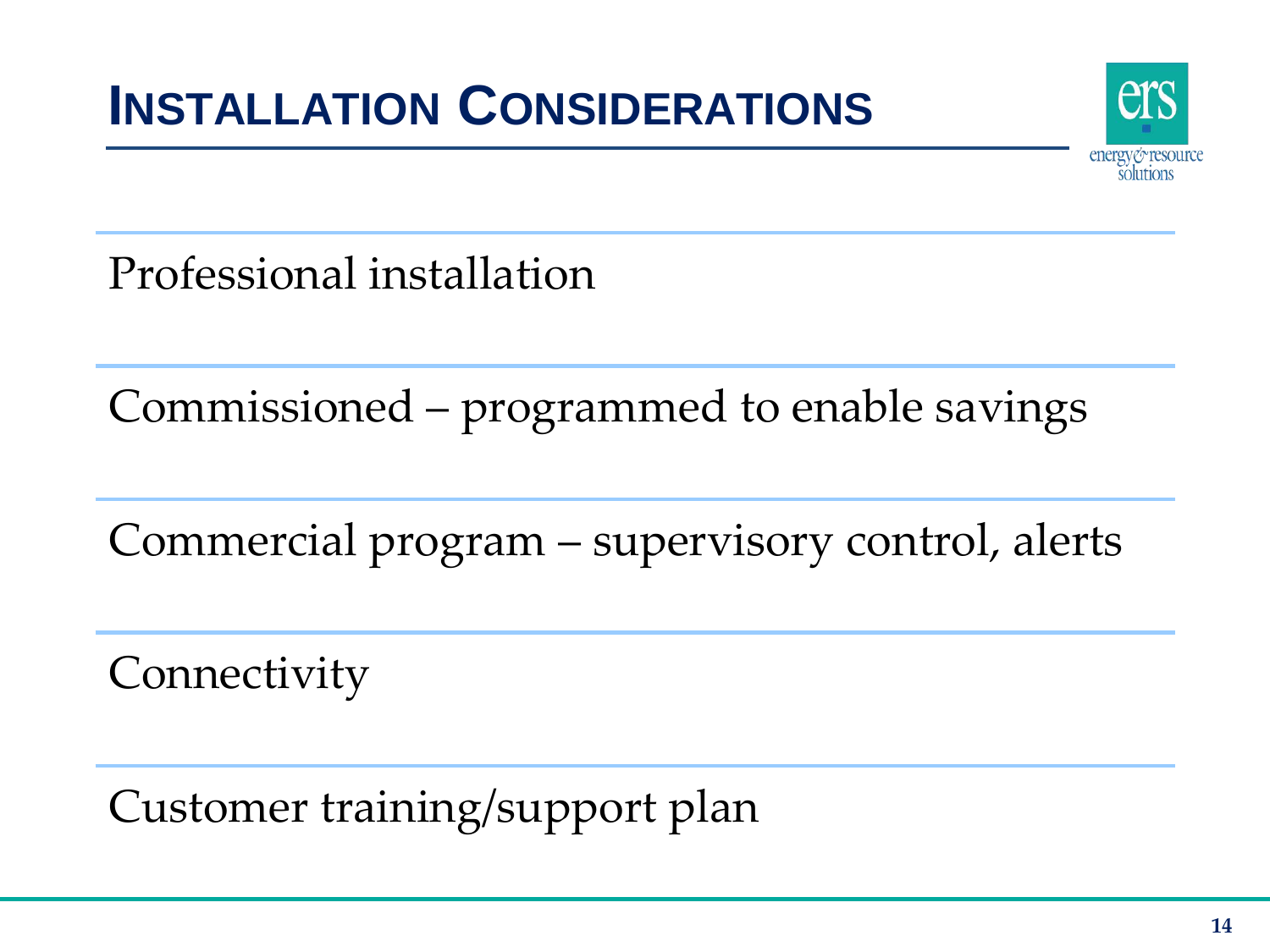

• Customer acceptance (satisfaction)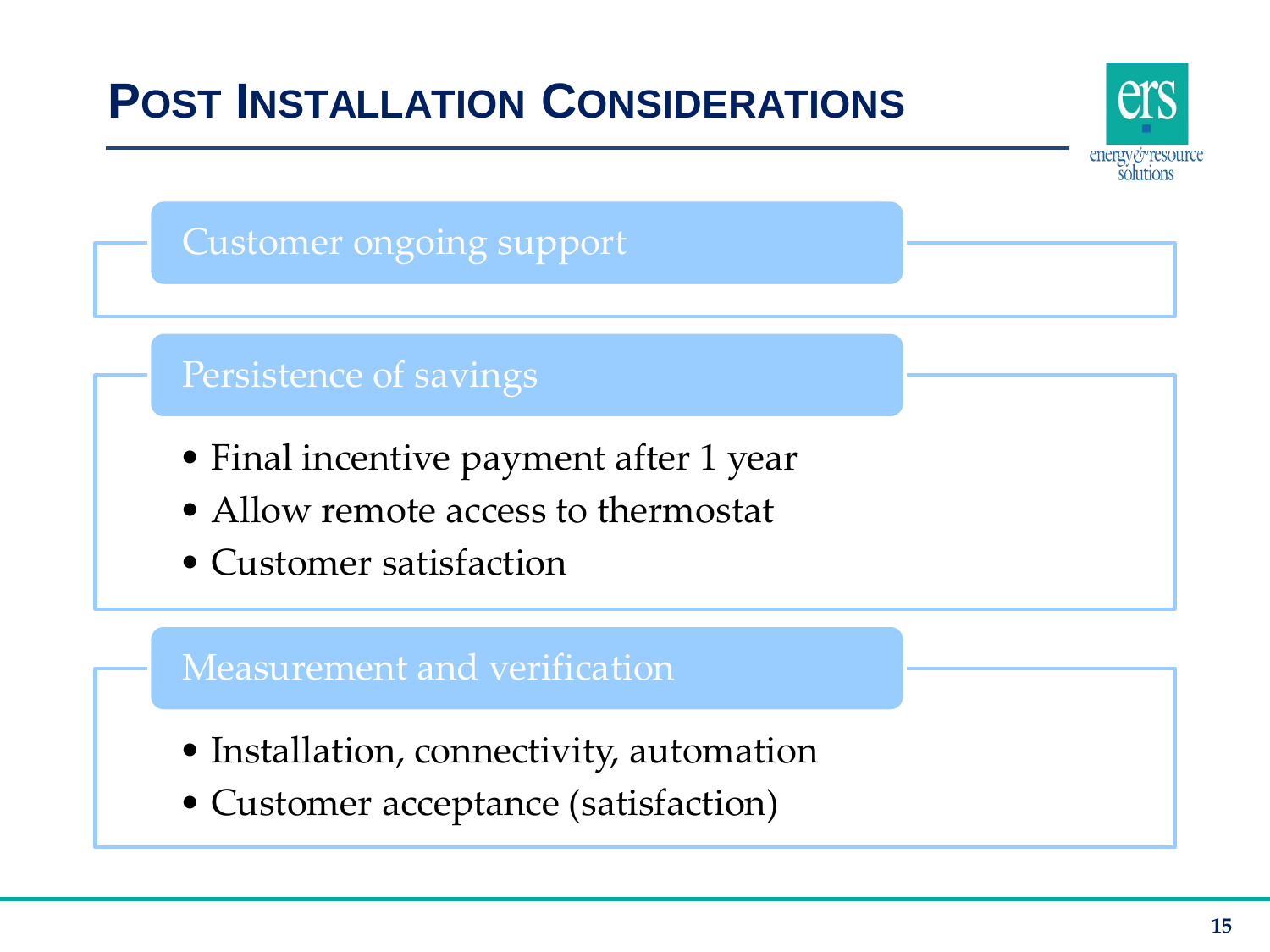# **TAKEAWAYS**



- Smart thermostat technology *enables* energy conservation behavior
- $\checkmark$  The customer experience is key to saving energy
- Program design and customer service are key to maximizing program savings